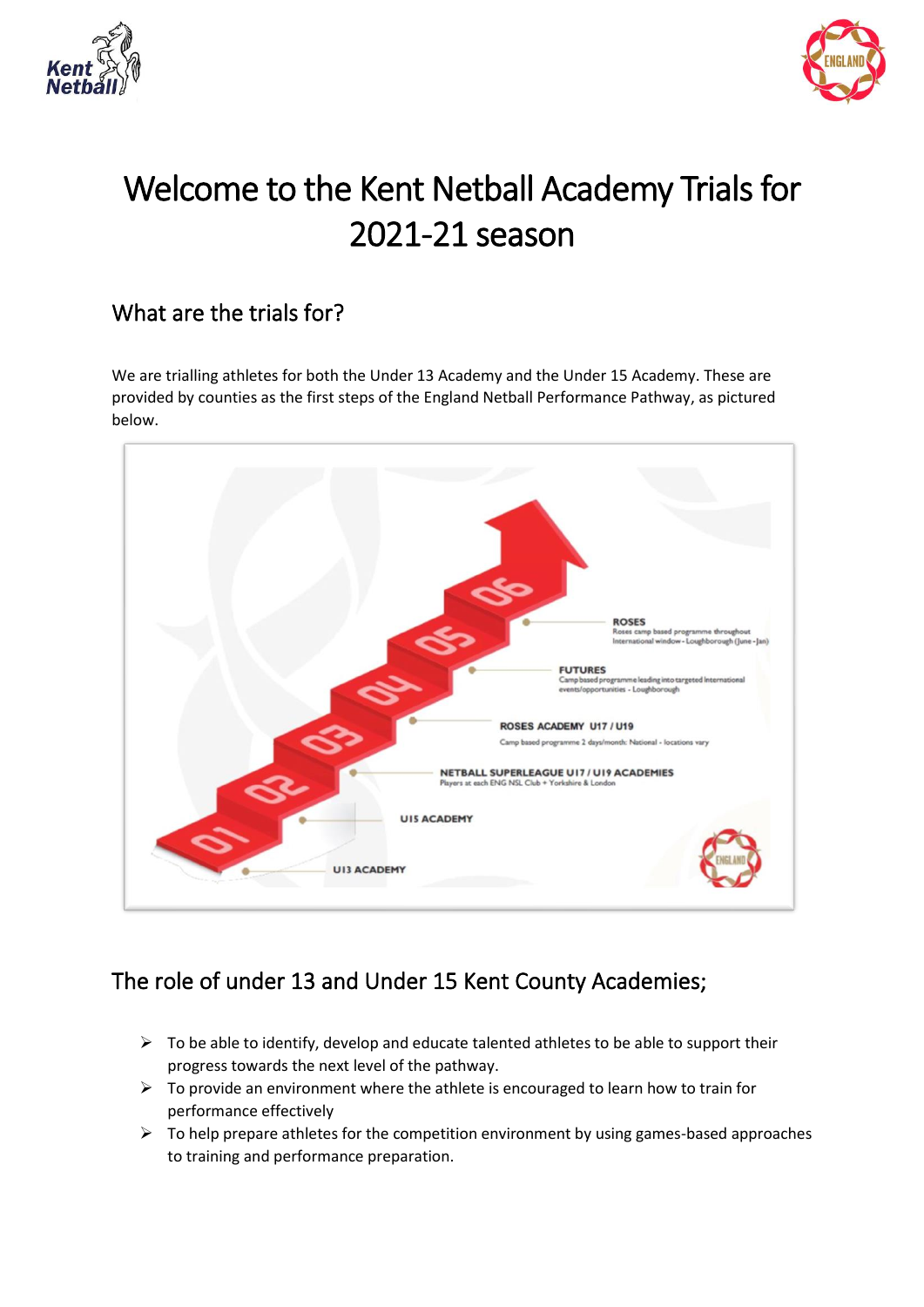



# What we are expecting from athletes who are successful in their selection to the programme;

- $\triangleright$  Regular attendance
- ➢ To commit to a home training programme and homework tasks where set
- $\triangleright$  To arrive prepared, with kit, and committed to train
- $\triangleright$  To take responsibility for their own development and engage with coaches to support this
- $\triangleright$  To be playing netball at an appropriate standard of competition for their age group (usually club netball)

#### What you can expect to see at trials;

Trials will typically be multi-phased events, where athletes are invited to further rounds before final selection into the academies. During these trial events, athletes will typically be asked to demonstrate their skills and game awareness in match play and, where feasible, other game-based activities, including warm-ups and athlete led games. Multiple selectors are used at these events, so athletes are seen multiple times, by different selectors, whose selections are aggregated to provide the final selection decisions.

# What are the selectors looking for?

Selectors will be present throughout warm-ups, match play and any other game-based tasks the athletes are asked to engage with. They are looking for age appropriate identifiers of the following;

- $\triangleright$  Technical skills for example can the athlete catch with one or two hands, land safely, and pass with a variety of passes, and can they do these under pressure?
- $\triangleright$  Tactical awareness does the athlete demonstrate an on-court awareness of their positional role, and responsibilities of the bib e.g. providing attacking, or defensive support where necessary, or being able to attack or defend with other athletes?
- $\triangleright$  Game sense does the athlete show some evidence of game sense principles such as the use of space, awareness of other athletes' movement, dictating space, being able to transition between defence and attack
- $\triangleright$  Attitude and commitment does the athlete demonstrate appropriate task intensity, are they able to commit pressure to maintaining possession or winning the ball and are they able to respond to coaching and/or peer instruction

Athletes may not necessarily demonstrate all these qualities, and some athletes may possess different balances of each quality. It is expected that these qualities are developing at under 13 level, but much more present at under 15 level.